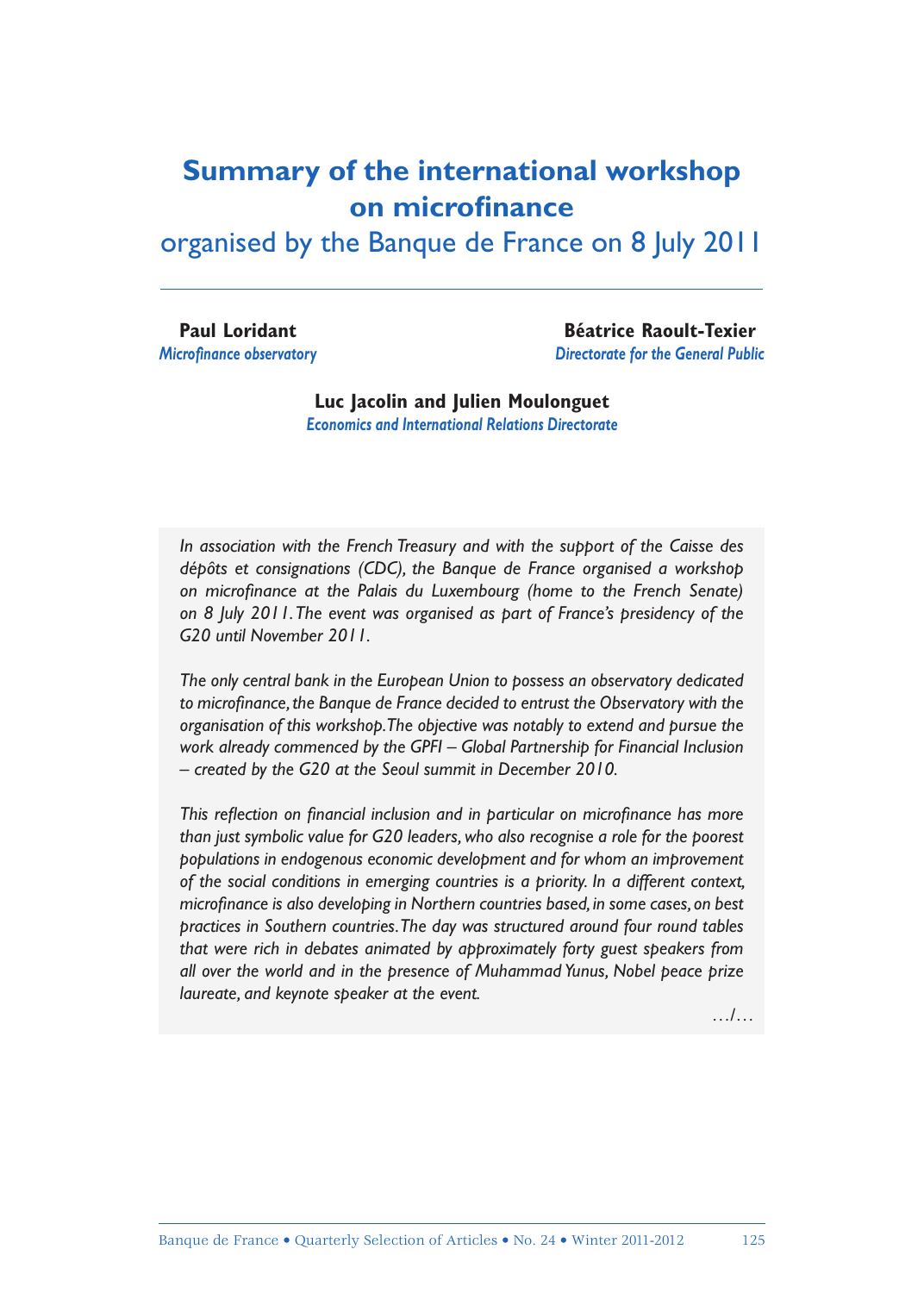*The discussions were introduced by Jean Arthuis, President of the Senate Finance Commission, Christian Noyer, Governor of the Banque de France, Professor Yunus, Jacques Attali, President of PlaNet Finance and Ramon Fernandez, Director General of the French Treasury. The conclusion was delivered by Jean-Pierre Landau, Deputy Governor of the Banque de France.*

All the speakers emphasised the importance of microfinance as a tool for "socially sustainable economic development" and its singularity in the banking and financial *sphere that protects it, to a certain extent, from generalised systemic risk.*

Key words: microfinance, microcredit, entrepreneurship, fight against poverty, regulation(s), regulation(s)/legislation, financial inclusion, economic development

JEL codes: G21, D10, E20, E21, E50, E60, G28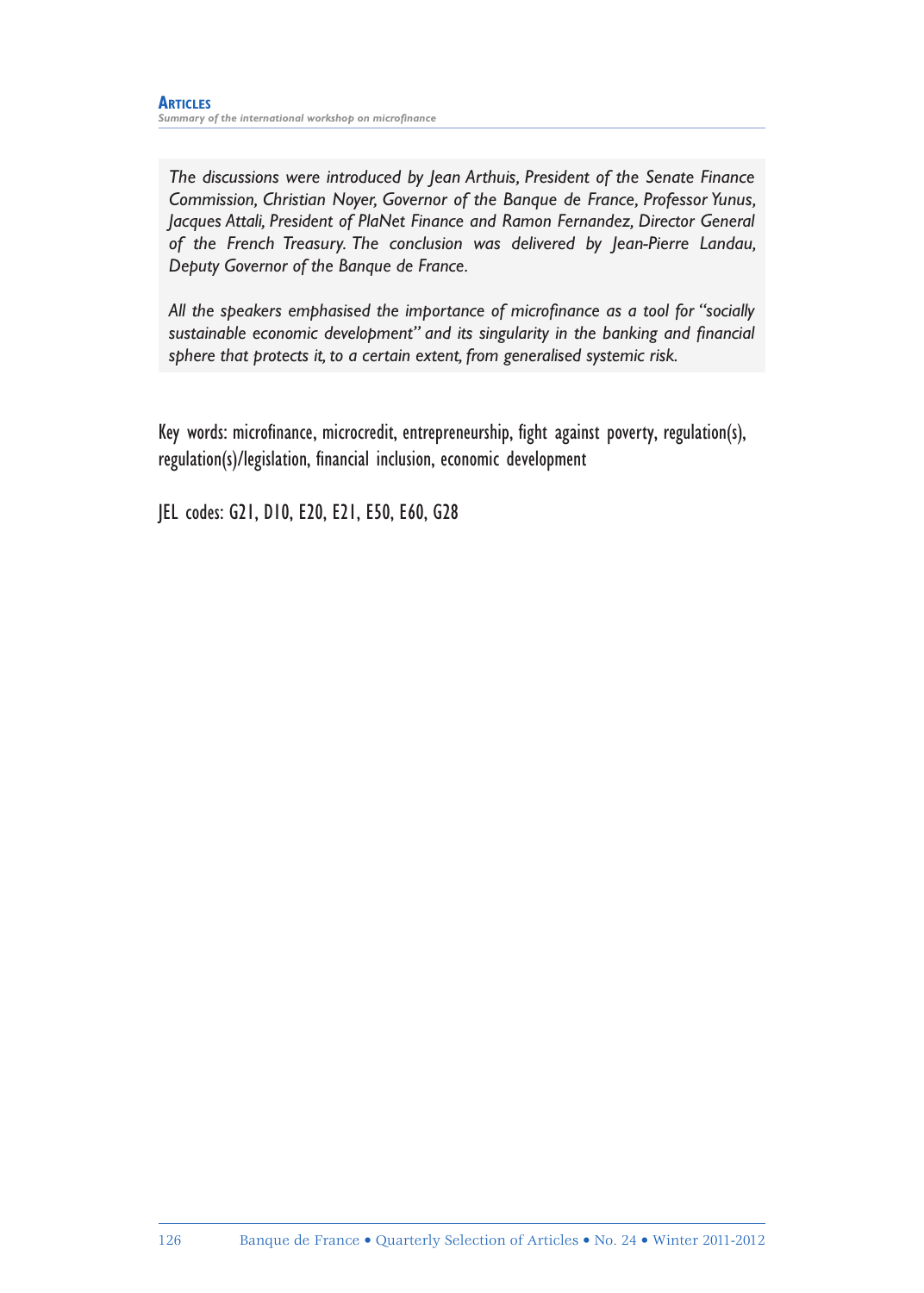# **1| To what extent can microfinance contribute to financial inclusion and poverty reduction?**

The different speakers of the first round table all stressed – to various extents - the social and economic utility of microfinance as well as its role in the financial inclusion of the most vulnerable populations and in promoting entrepreneurship. However, they also reminded us of the need for a degree of realism in the defining of the sector's targets since it is ultimately just one of the many poverty reduction instruments that can be implemented.

Thus, giving the poorest populations – who are excluded from the traditional banking system – access to basic financial services, and in particular to small loans intended to finance resource-generating projects under stable financial terms with the potential to create hope and a better future, constitutes a vital factor of economic integration and of social inclusion and cohesion.

The discussion on the utility of microfinance also highlighted the importance of broadening the tool to a diversified range of financial services (microloans, deposits, savings, insurance) in order to satisfy, under appropriate conditions, all the needs of the poorest populations (project financing, life-cycle needs, etc.).

Apart from the offer of financial credit, the speakers also emphasised the importance of the proximity of microfinance institutions to microloan beneficiaries, the establishment of trust-based relationships, the search for a certain flexibility and the utility of loan-accompaniment arrangements.

The discussions focused on the conditions under which microfinance tools should be implemented and notably on the importance of integrating these arrangements into public policy aimed at fighting social and financial exclusion.

From this point of view, the implementation of policies intended to favour the access of poor populations to education in the broadest sense and to financial education in particular as well as to a broader range of public services (health, infrastructures necessary for every-day life, etc.) appeared in the eyes of the speakers to be an essential way of alleviating the vulnerability of poor people to financial risks.

In the same vein, the discussion also pointed to the importance of creating conditions for the development of the offer of microfinance within an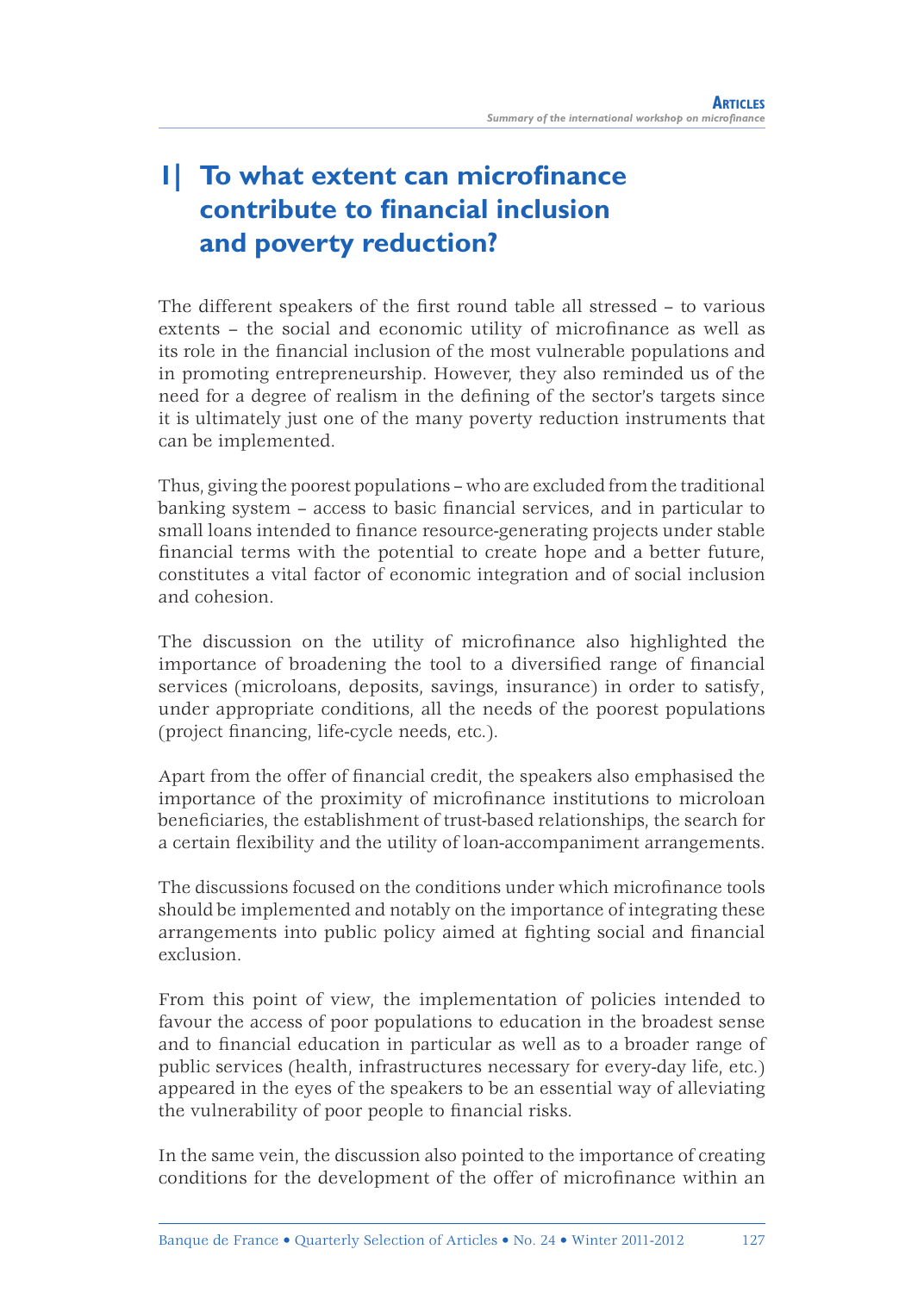appropriate banking and financial environment capable of promoting the establishment of a sustainable growth model. Thus, the role of government support policies was stressed, not only in the form of direct financial support but also in improving the regulatory and financial environment and in the development of innovative products such as the simplified bank accounts set in place in Brazil.

Lastly the speakers highlighted the place for microfinance in Europe as part of policies to fight against social exclusion and poverty with the introduction of specific programs: Progress (microfinance), Jasmine (program to support microfinance institutions) and Jeremie (program to improve access to finance for small and medium enterprises (SMEs) and microenterprises).

The discussions were concluded by Professor Mohammad Yunus, Nobel Peace Prize Laureate, who stressed the importance of respecting the specificities of the microfinance sector (banking for the poor) compared to the traditional financial system and the special role played by microfinance in the financial and economic inclusion of women who form the bulk of the clientele of the microfinance institutions in Bangladesh.

# **2| How can advanced economies learn from the development of microfinance activities in developing countries?**

Introducing the discussions of the second round table on the lessons to be learnt from microfinance activities in the South, it should be remembered that while much remains to be done, the system has proved its capacity to function in these countries. After roughly thirty years of development, microfinance today impacts the lives of nearly 200 million borrowers and is characterised by a very low default rate.

This development, which has been accompanied by a very substantial broadening of the offer of financial products and services conceived and adapted for poor people (loans, deposits, savings, means of payment, insurance), illustrates the system's capacity to reconcile profitability with social objectives.

Microfinance in developed countries operates in an economic and financial environment that is very different from that which exists in emerging and developing countries. The lower levels of financial exclusion and of poverty and the relatively smaller informal sectors in developed economies typically prompt microfinance institutions to offer substantially different products and services (micro-lending, basic banking services).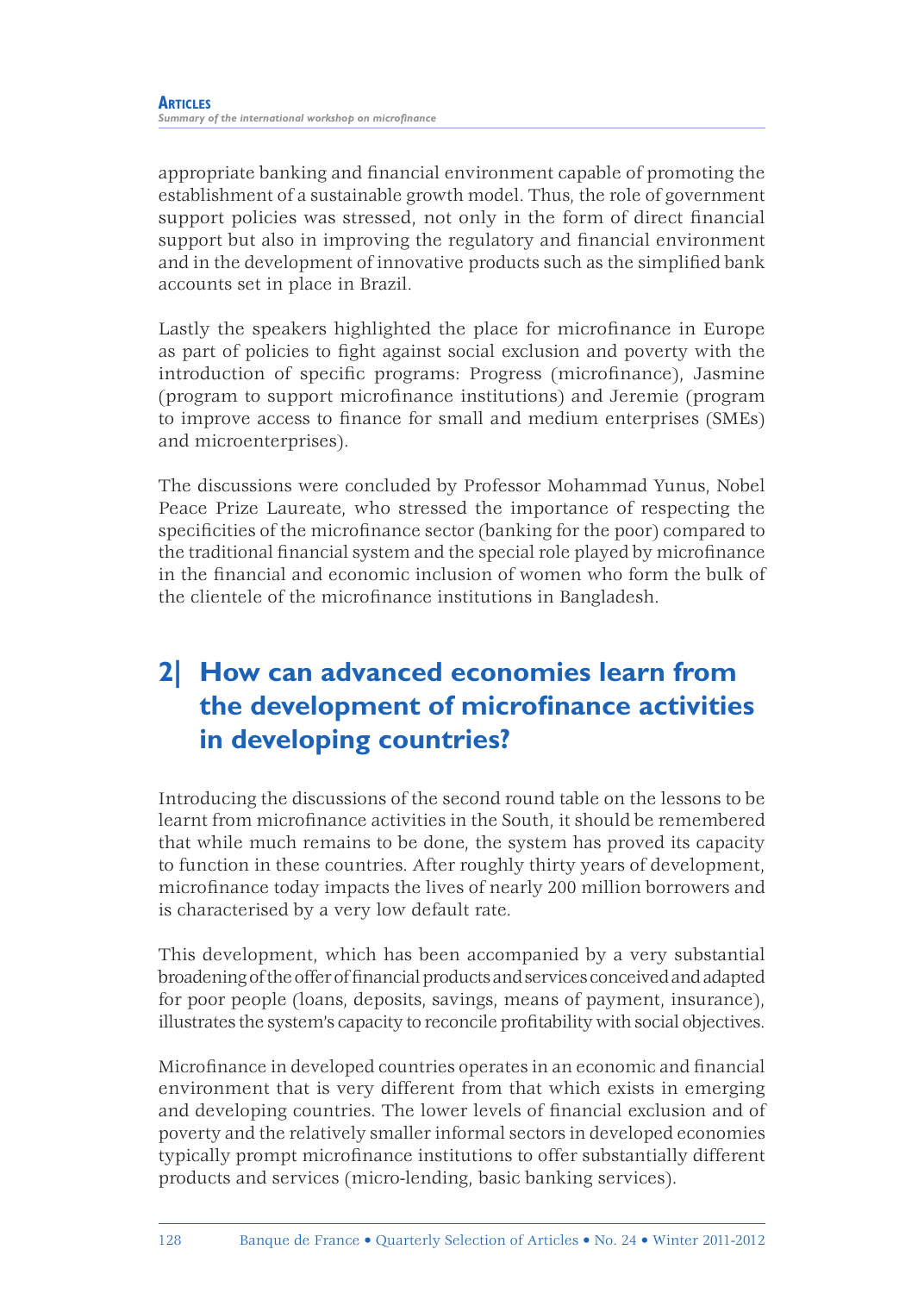It was therefore emphasised that the objective of experiencing-sharing should not be to simply replicate the experience of developing countries, but rather to adapt to the local economic and social conditions.

The spread of microfinance in developing countries has, nevertheless, undoubtedly been a major source of inspiration for developed countries, both at the conceptual level (the [re]discovery of the central role that financial inclusion can play in the economic integration of the most vulnerable populations and hence as a factor of social cohesion) and in terms of organisation and the adoption of specific types of financial products.

The discussion on experience-sharing showed that such exercises can be particularly effective in the domains of governance, consumer protection, technological innovation (mobile banking) and public support schemes, the objective being to facilitate the overall development of the sector in order to maximise the economies of scale.

# **3** The funding of microfinance: using local **resources, transfers of savings from the North to the South, international financing**

The first part of the discussion in the third round table focused on ways of insuring the sustainable development of microfinance institutions (MFIs) on the back of long-term resources. Although still marginal operators within the global financial system, the MFIs represent a dynamic financial activity, whose aggregate balance sheet assets – negligible thirty years ago – represent a total outstandings of approximately 60 billion dollars today. Although public funds used to represent the bulk of microfinance institutions' resources (one sixth of total resources today), MFIs resources are increasingly derived from local savings (half of total resources today) and from private international institutions (banks or international investment funds). In addition there is the still very marginal but nevertheless highly dynamic segment of savings transfers from the North to the South, facilitated by the development of peer-to-peer international money transfer websites and migrant remittances to home countries.

According to certain speakers, the mobilisation of local resources seems a priority in order to limit the financial dependence of MFIs and ensure their financing at a reasonable cost, for example, by allowing MFIs to collect public savings in countries where it is prohibited or by the development of fund transfer activities. To stabilise their resources, MFIs have also decided to accompany the needs of their traditional microfinance clientele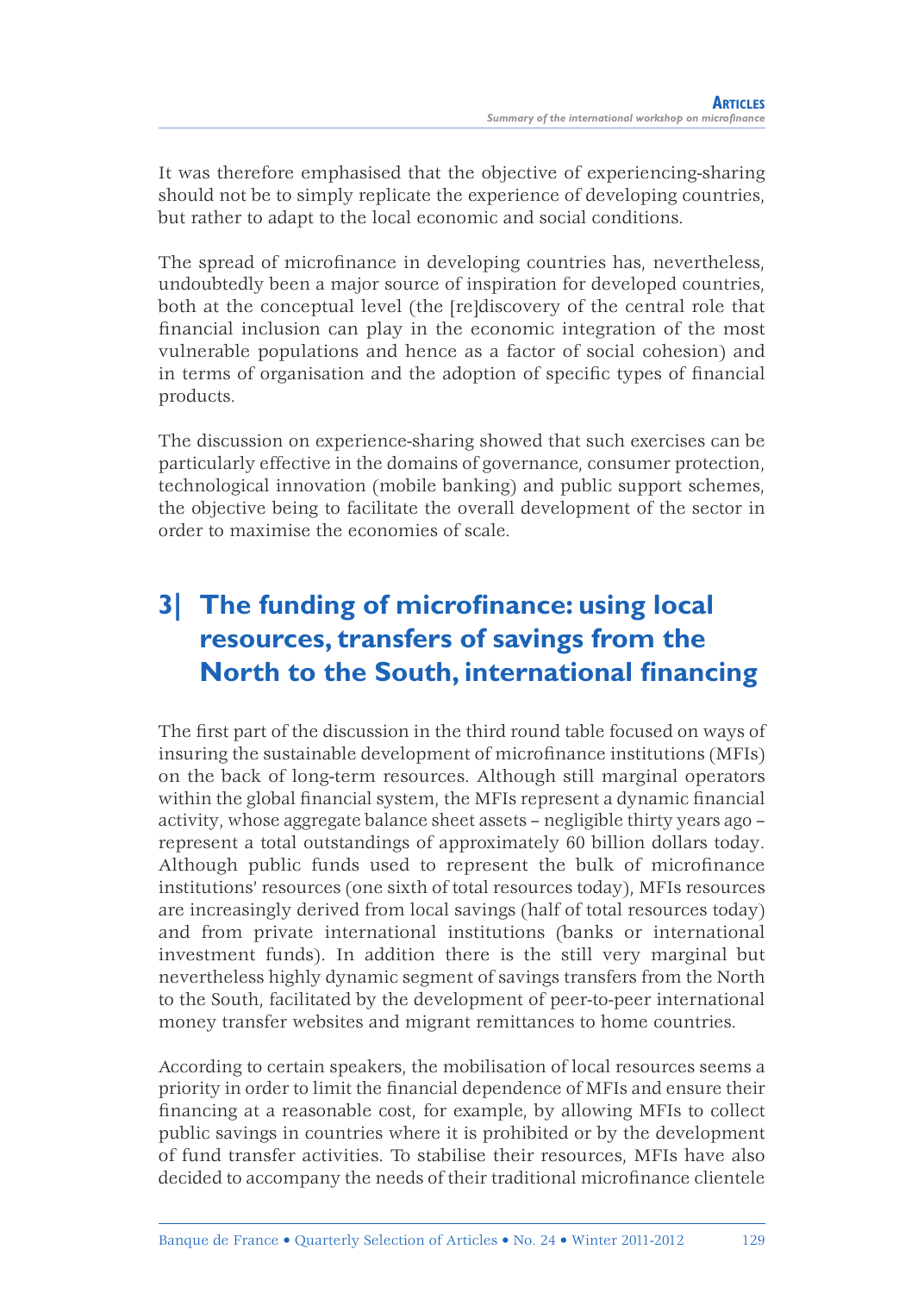as the latter's projects develop (bottom up approach) by diversifying the financial products they offer (consumer loans, insurance products, etc.). Technological and financial innovations can also allow developing countries to benefit from technological shortcuts in the development of their financial systems and therefore from financial inclusion (mobile) banking, transfers of migrant funds).<sup>1</sup> Peer-to-peer internet platforms that serve as intermediaries between individual investors and MFIs have experienced strong development. Although still very small, the collected resources are growing very rapidly and according to their promoters, should represent 5 to 10% of the microcredit loans by the year 2020, and at a very low cost since investor loans are by nature solidarity-based.

International investors, for their part, are playing an increasing role in financing MFIs. Apart from bilateral and multilateral public investors and NGOs, private investment funds are playing a fundamental role in the development of microfinance. The discussion on their investment strategies – which of course are different from one institution to the next – gave rise to the following questions: to what extent do financial performance criteria undermine the social objectives of MFIs or, alternatively, do they in fact guarantee their sustainability? What risk exposure strategies do investment funds adopt and do these strategies foster an expansion in size of MFIs and the "professionalisation" of the sector (i.e. bank-type structures and operating methods)?

Lastly, the speakers underscored the complementary role played by public funding and NGO initiatives – notably in the riskiest sectors of microfinance – in the form of a broad range of financial support tools (guarantees, acquisitions of stakes, loans). These initiatives continue to provide significant leverage for their MFI beneficiaries.

At the end, the discussion on MFI financing focused on the question of the responsibilities of lenders, whether public or private: what requirements in terms of governance quality and social responsibility can investors reasonably and legitimately make? Investors – both public and private – can play an essential role in the diffusion of sound practices, for example, by ensuring high levels of transparency in their pricing, internal controls, accounting and risk management systems, or via the adoption of codes of good conduct aimed notably at ensuring better consumer protection. Lastly, public investors can play a specific role vis-à-vis national authorities in promoting better business environments, enhanced administrative capacities and better regulatory frameworks via the provision of technical assistance.

*<sup>1</sup> A study currently being conducted into migrant remittance channels, focused on North African and Franc zone countries and fi nanced by the French Treasury, the French Development agency (AFD) and the African Development Bank (BAfD), was also cited.*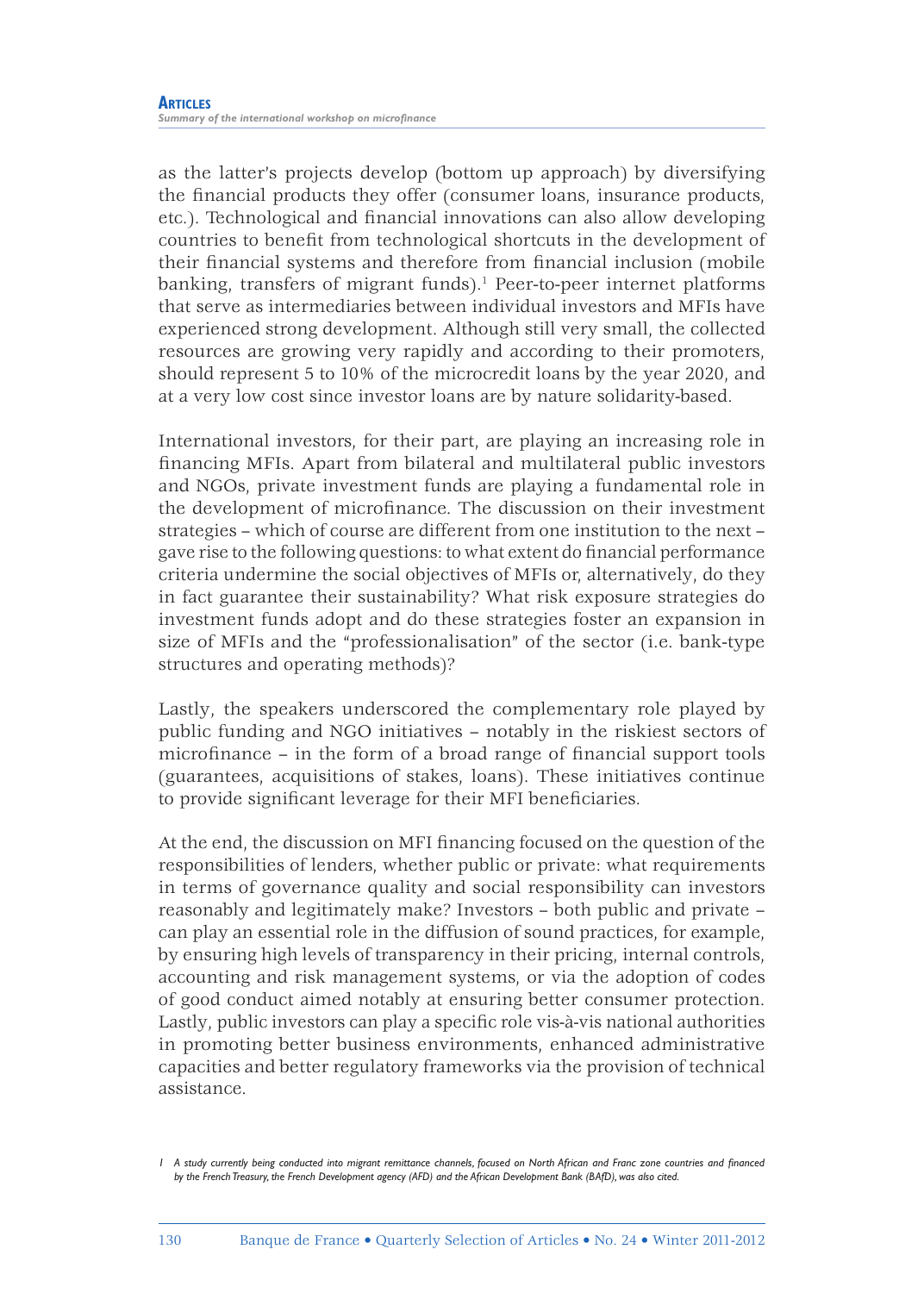#### **4** The regulation of microfinance

Observing the broad diversity of MFIs, of their resources and of the financial services they provide in different countries, the speakers in the fourth round table started by highlighting the difficulty of defining a set of universal regulations for microfinance. Regulations in this sector – when they exist – mostly reflect the existing characteristics of local banking and financial markets and particularly the degree of maturity of the microfinance market, its dynamism and, in certain cases, the appearance of saturation effects that can lead to borrower over-indebtedness. Some speakers also pointed out that the very success of microfinance has actually led an increasing diversification of the sector and to the associated governance and risk management difficulties encountered, prompting regulatory authorities to adopt regulations specifically designed to link certain MFIs to banking groups, to consolidate overly fragmented sectors or to restrict the debt collection practices of MFIs in certain situations of over-indebtedness.

The discussion also focused on the applicability of traditional banking sector regulations to the microfinance sector. According to some speakers, the sector's regulations need to be adapted to its development model, characterised by high unit transaction costs, which, in developing countries, should also be assessed in the light of the specific objective of promoting the financial inclusion of vulnerable populations. One important theme of the discussion concerned adequate access for MFIs to financial infrastructures, and notably to payment systems, whilst maintaining respect of the security rules governing payment and settlement systems.

According to certain speakers, the regulatory framework should be sufficiently flexible to encourage private initiative (via the creation of MFIs) and the broadening of their activity scopes as they grow. At the same time, the framework needs to be sufficiently strict to ensure the financial stability of the sector, adequate risk control and adequate protection for depositors and, more broadly, of consumers, thereby limiting the risk of crises.

These regulations should also go hand in hand with an effective supervision of MFIs. This supervision would of course have to be adapted to the different countries and different structures to be supervised (associations, cooperatives, banks with micro-lending activities, etc.). Central banks have a predominant role to play in the conduct and oversight of this supervision that should notably allow an improvement in the governance of the microfinance sector and in the transparency of the costs of its services that is sometimes inadequate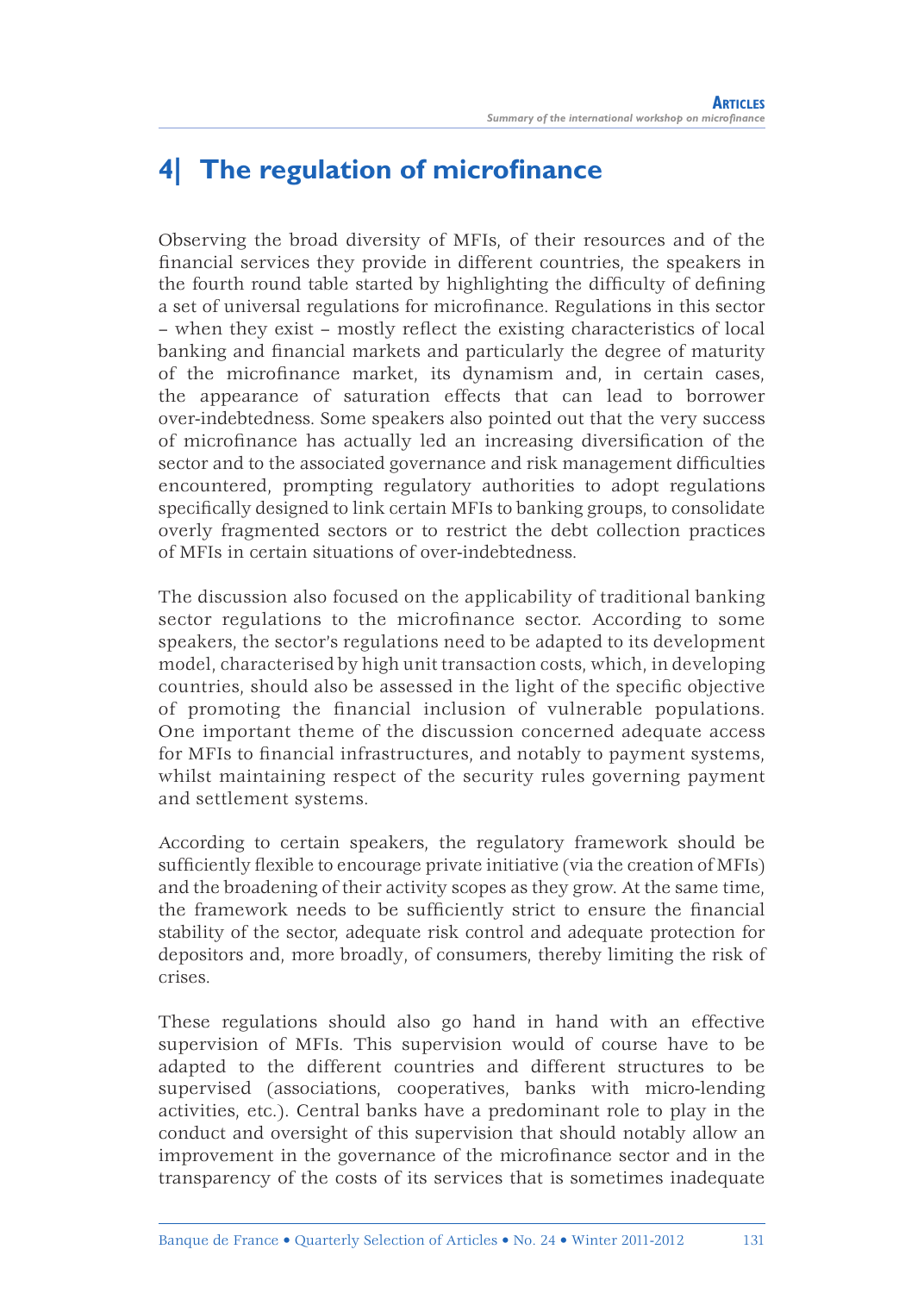given the level of financial education of the populations concerned. In some developing countries, a strengthening of the supervisory capacity will be essential if the objectives are to be met effectively.

In sum, the theme of microfinance regulation has substantially evolved over recent years mainly because its field of application has been grown much broader from "microloans" to "microfinance" and then to "financial inclusion" which covers a whole range of financial products typically offered by MFIs. The regulatory questions that developing and emerging countries particularly need to resolve cover a broad range of areas including standard banking regulations, insurance products, means of payment, consumer protection and anti-money laundering as well as the governance and internal control of MFIs.

At the international level, the Global Partnership for Financial Inclusion (GPFI), created in December 2010 by the G20 in Seoul, intends notably to disseminate a set of harmonised regulatory principles, based on best practices, allowing the maintenance of financial stability and the inclusion of the most vulnerable populations particularly in emerging and developing countries. The GPFI has established principles for financial inclusion aimed at facilitating the implementation of regulatory and strategic frameworks in the domain of technological and financial innovation. The GPFI notably works in coordination with international standardisation bodies such as the Basel Committee on Banking Supervision (BCBS) that published a report on microfinance regulations in August 2010, the Financial Action Task Force (FATF) and the Committee on Payment and Settlement Systems (CPSS) with the aim of promoting a better integration of the objectives of fi nancial inclusion into these organisations' fundamental objectives of financial stability.

*At the conclusion of the workshop, the speakers reiterated the importance of the microfinance sector for the social and financial inclusion of the most vulnerable populations. They look forward to a time when the sector has access to appropriate and sustainable resources that guarantee the security of clients, borrowers and savers alike.*

*Three major challenges have been identified for the development of microfinance:* 

• the financial stability challenge: the financial security of the microfinance *sector could be strengthened by an appropriate regulatory framework and*  supervision that would bolster the financial soundness of the institutions, promote the professionalisation of the operators in the field and improve the quality of the *information available to lending structures;*

…/…